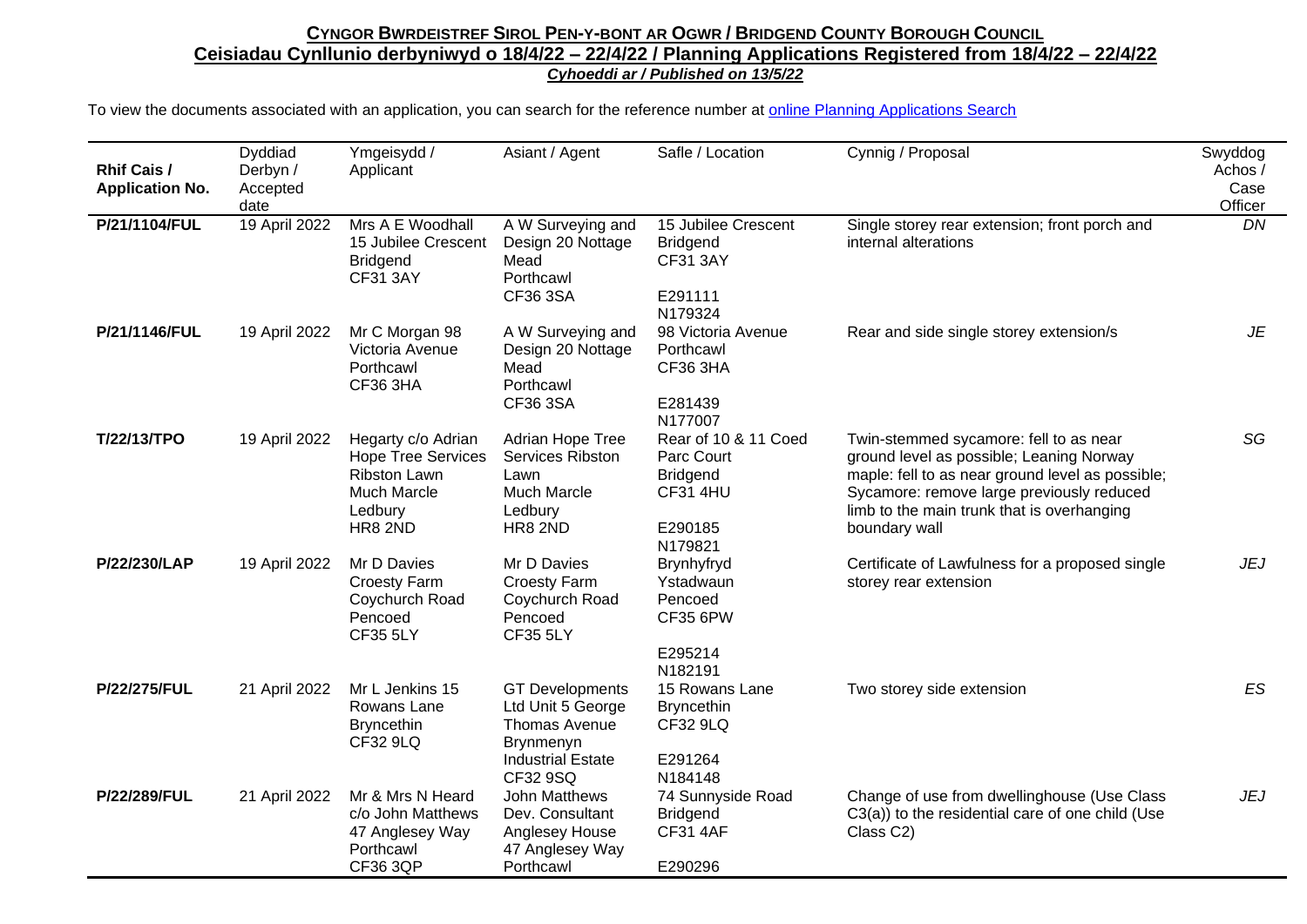## CYNGOR BWRDEISTREF SIROL PEN-Y-BONT AR OGWR / BRIDGEND COUNTY BOROUGH COUNCIL **Ceisiadau Cynllunio derbyniwyd o 18/4/22 – 22/4/22 / Planning Applications Registered from 18/4/22 – 22/4/22** *Cyhoeddi ar / Published on 13/5/22*

To view the documents associated with an application, you can search for the reference number at [online Planning Applications Search](http://planning.bridgend.gov.uk/)

| Rhif Cais /<br><b>Application No.</b> | Dyddiad<br>Derbyn /<br>Accepted<br>date | Ymgeisydd /<br>Applicant                                                                                          | Asiant / Agent                                                                          | Safle / Location                                                                               | Cynnig / Proposal                                                                                                 | Swyddog<br>Achos/<br>Case<br>Officer |
|---------------------------------------|-----------------------------------------|-------------------------------------------------------------------------------------------------------------------|-----------------------------------------------------------------------------------------|------------------------------------------------------------------------------------------------|-------------------------------------------------------------------------------------------------------------------|--------------------------------------|
| P/22/290/FUL                          | 21 April 2022                           | C Selfridge Poor<br>Seahouse<br>15 West Drive<br>Porthcawl<br><b>CF36 3LS</b>                                     | CF36 3QP<br>C Selfridge Poor<br>Seahouse<br>15 West Drive<br>Porthcawl<br>CF36 3LS      | N179638<br>Seahouse<br>15 West Drive<br>Porthcawl<br><b>CF36 3LS</b>                           | New bow windows and balcony above                                                                                 | LE                                   |
|                                       |                                         |                                                                                                                   |                                                                                         | E281221<br>N176866                                                                             |                                                                                                                   |                                      |
| P/22/291/DOC                          | 21 April 2022                           | Mr N Ferguson c/o<br><b>Michael Davies</b><br>Architect<br>18 Mountain Road<br>Caerphilly                         | <b>Michael Davies</b><br>Architect 18<br>Mountain Road<br>Caerphilly<br><b>CF83 1HJ</b> | <b>Sker House</b><br>Nottage<br>Porthcawl<br>CF36 3PJ                                          | Approval of details for conditions 2 and 3 of<br>P/21/1015/LIS & P/21/1063/FUL                                    | JEJ                                  |
|                                       |                                         | <b>CF83 1HJ</b>                                                                                                   |                                                                                         | E279528<br>N179840                                                                             |                                                                                                                   |                                      |
| P/22/282/FUL                          | 21 April 2022                           | Mr M Simmonds<br>The Meadows<br><b>Bryn Road</b><br>Coychurch<br><b>CF35 6AE</b>                                  | Mr M Simmonds<br>The Meadows<br><b>Bryn Road</b><br>Coychurch<br><b>CF35 6AE</b>        | The Meadows<br><b>Bryn Road</b><br>Coychurch<br><b>CF35 6AE</b>                                | Detached garage and studio                                                                                        | LE                                   |
|                                       |                                         |                                                                                                                   |                                                                                         | E293674<br>N180144                                                                             |                                                                                                                   |                                      |
| P/22/285/FUL                          | 21 April 2022                           | Bara Foods 2b<br><b>Commercial Street</b><br>Nantymoel<br><b>CF327RA</b>                                          | Simply Planning<br>214 Creative<br>Quarter<br>8a Morgan Arcade                          | 2b Commercial Street<br>Nantymoel<br><b>CF32 7RA</b>                                           | Retention of change of use of the building from<br>a butchers store (use class A1) to an office<br>(use class B1) | ES                                   |
|                                       |                                         |                                                                                                                   | Cardiff<br><b>CF10 1AF</b>                                                              | E293387<br>N192975                                                                             |                                                                                                                   |                                      |
| P/22/136/FUL                          | 21 April 2022                           | <b>Bridgend County</b><br>Borough Council<br>c/o Lloyd<br>Chambers<br><b>Civic Offices</b><br><b>Angel Street</b> | A B S Drawing<br>Services 5<br><b>Ebenezer Terrace</b><br>Blackmill<br><b>CF35 6EA</b>  | Cwm Garw Playing Fields<br>and Pavillion<br><b>Garreg Side</b><br>Blaengarw<br><b>CF32 8NL</b> | Proposed new cricket pavilion to replace an<br>existing pavilion                                                  | <b>ES</b>                            |
|                                       |                                         | <b>Bridgend</b><br><b>CF31 4WB</b>                                                                                |                                                                                         | E289971<br>N192257                                                                             |                                                                                                                   |                                      |
| P/22/228/FUL                          | 22 April 2022                           | Mr R Richardson 9                                                                                                 | Mr R Richardson 9                                                                       | 9 Duffryn Oaks Drive                                                                           | Dining room extension                                                                                             | DN                                   |